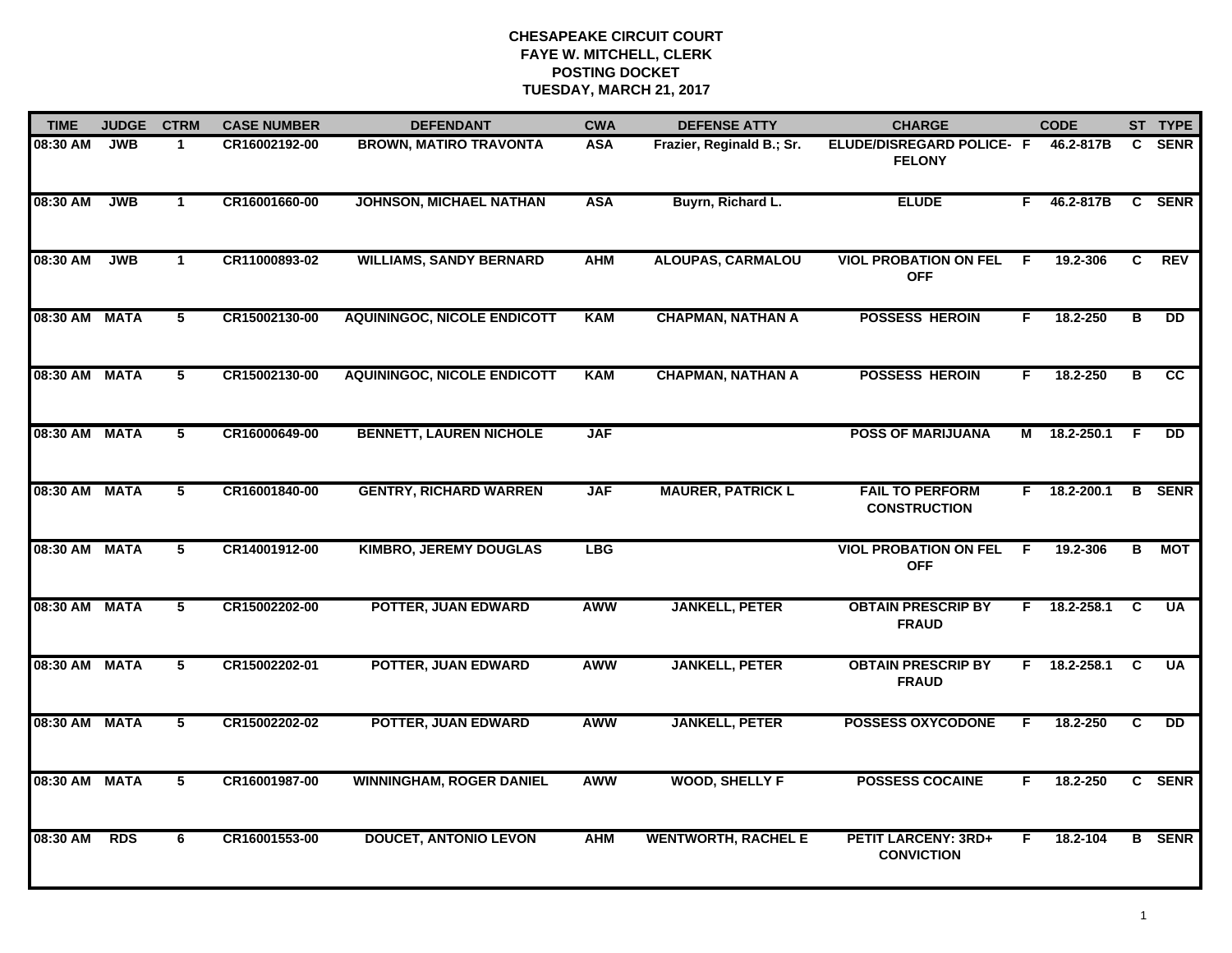| <b>TIME</b>  | <b>JUDGE</b> | <b>CTRM</b>    | <b>CASE NUMBER</b> | <b>DEFENDANT</b>                  | <b>CWA</b> | <b>DEFENSE ATTY</b>        | <b>CHARGE</b>                                   |                | <b>CODE</b>          |    | ST TYPE     |
|--------------|--------------|----------------|--------------------|-----------------------------------|------------|----------------------------|-------------------------------------------------|----------------|----------------------|----|-------------|
| 08:30 AM     | <b>RDS</b>   | 6              | CR10002196-05      | <b>KIESCHNICK, DESEAN DARRELL</b> | <b>KAM</b> | <b>DAVIS, RICHARD</b>      | <b>VIOL PROBATION ON FEL</b><br><b>OFF</b>      | - F            | 19.2-306             | C. | <b>REV</b>  |
| 08:30 AM     | <b>RDS</b>   | 6              | CR12000215-04      | <b>MALONE, KAREEM</b>             | <b>KAM</b> | <b>DAVIS, RICHARD</b>      | <b>VIOL PROBATION ON FEL</b><br><b>OFF</b>      | - F            | 19.2-306             | C  | <b>REV</b>  |
| 08:30 AM     | <b>RDS</b>   | 6              | CR16000132-00      | <b>MORRIS, ALETHA</b>             | <b>DJH</b> | <b>SWEENEY, B COLIN</b>    | <b>FTA-WITNESS</b>                              | $\overline{M}$ | 18.2-456             | s  | <b>UA</b>   |
| 09:30 AM     | <b>TSW</b>   | $\mathbf{2}$   | CR13001864-02      | <b>HARRIS, TONY ERIC</b>          |            |                            | <b>VIOL PROBATION ON FEL</b><br><b>OFF</b>      | F.             | 19.2-306             |    | C ADAT      |
| 09:30 AM TSW |              | $\mathbf{2}$   | CR17000440-01      | <b>KNIGHT, TONNIL</b>             |            |                            | <b>FAIL TO HAVE VEHICLE</b><br><b>INSPECTED</b> |                | I A.46.2-1158 S ADAT |    |             |
| 09:30 AM TSW |              | $\overline{2}$ | CR17000440-00      | <b>KNIGHT, TONNI LASHA</b>        |            |                            | <b>LEARN PRMIT VIOL-NO LIC M</b><br><b>DRVR</b> |                | 46.2-335D            |    | S ADAT      |
| 09:30 AM     | <b>TSW</b>   | $\overline{2}$ | CR17000392-02      | <b>OUTTEN, CATHERINE NICOLE</b>   |            | <b>MUSSONI, ERIC</b>       | <b>DISORDERLY CONDUCT;</b><br><b>PUBLIC PLA</b> | М              | 18.2-415             | В  | <b>TBS</b>  |
| 09:30 AM     | <b>TSW</b>   | $\overline{2}$ | CR17000392-03      | <b>OUTTEN, CATHERINE NICOLE</b>   |            | <b>MUSSONI, ERIC</b>       | <b>DAMAGE PROPERTY</b>                          | М              | 18.2-137             | в  | <b>TBS</b>  |
| 10:00 AM     | <b>FBL</b>   | $\mathbf{3}$   | CR14001674-02      | AMAGNA, DIOSDADO JONES            | <b>JAF</b> | Black, Hugh E.; III        | <b>FTC: WITH ASAP</b>                           | М              | 18.2-456             |    | <b>UA</b>   |
| 10:00 AM     | <b>FBL</b>   | $\mathbf{3}$   | CR17000510-00      | <b>CALDWELL, LAQUANDA</b>         | <b>KAM</b> | <b>WENTWORTH, RACHEL E</b> | <b>BOND APPEAL</b>                              | $\mathbf{o}$   | 19.2-124             |    | C BOND      |
| 10:00 AM FBL |              | $\mathbf{3}$   | CR11001367-00      | <b>CLARK, CARLOS ALFREDO</b>      | <b>MIF</b> | <b>MORDUE, MICHELLE</b>    | <b>POSS W/INT MANUF/ETC</b><br><b>SCH I/II</b>  | F.             | 18.2-248             | B  | <b>ROL</b>  |
| 10:00 AM     | <b>FBL</b>   | $\mathbf{3}$   | CR17000049-00      | <b>GOODE, JOSEPH EARL; III</b>    | <b>JAF</b> | <b>PASS, STEPHANIE P</b>   | LIC REVOKED: HAB OFF DR F<br>W/O LI             |                | B.46.2-357           | B  | <b>TRYL</b> |
| 10:00 AM     | <b>FBL</b>   | $\mathbf{3}$   | CR16000482-00      | <b>JOHNSON, DONTARIO ANDRE</b>    | <b>KAM</b> | <b>WEGMAN, ROBERT</b>      | <b>ROBBERY-ATTEMPT</b>                          | F              | 18.2-58              |    | C PLEA      |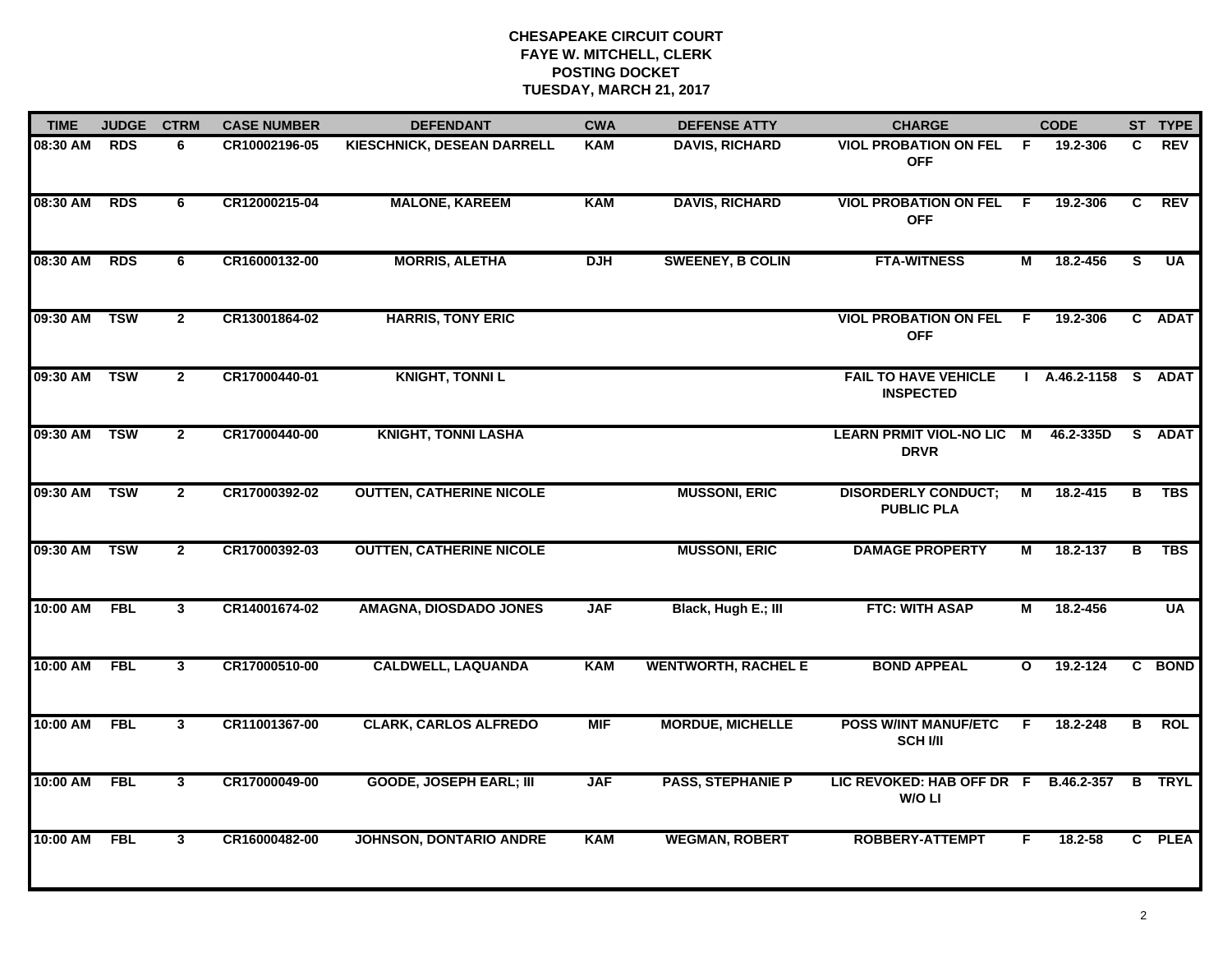| <b>TIME</b> | <b>JUDGE</b> | <b>CTRM</b>             | <b>CASE NUMBER</b> | <b>DEFENDANT</b>                           | <b>CWA</b> | <b>DEFENSE ATTY</b>      | <b>CHARGE</b>                                     |              | <b>CODE</b>   |              | ST TYPE     |
|-------------|--------------|-------------------------|--------------------|--------------------------------------------|------------|--------------------------|---------------------------------------------------|--------------|---------------|--------------|-------------|
| 10:00 AM    | <b>FBL</b>   | $\mathbf{3}$            | CR16000482-01      | JOHNSON, DONTARIO ANDRE                    | <b>KAM</b> | <b>WEGMAN, ROBERT</b>    | <b>MALICIOUS SHOOT-</b><br><b>ATTEMPT</b>         | F            | 18.2-51       | $\mathbf{c}$ | <b>PLEA</b> |
| 10:00 AM    | <b>FBL</b>   | $\overline{\mathbf{3}}$ | CR16000482-02      | <b>JOHNSON, DONTARIO ANDRE</b>             | <b>KAM</b> | <b>WEGMAN, ROBERT</b>    | FIREARM: USE IN COMM OF F<br><b>FELONY</b>        |              | $18.2 - 53.1$ |              | C PLEA      |
| 10:00 AM    | <b>FBL</b>   | $\overline{3}$          | CR16000482-03      | <b>JOHNSON, DONTARIO ANDRE</b>             | <b>KAM</b> | <b>WEGMAN, ROBERT</b>    | <b>FIREARM: POSS BY NON-VIO F</b><br><b>FELON</b> |              | 18.2-308.2    |              | C PLEA      |
| 10:00 AM    | <b>FBL</b>   | $\mathbf{3}$            | CR16000482-04      | <b>JOHNSON, DONTARIO ANDRE</b>             | <b>KAM</b> | <b>WEGMAN, ROBERT</b>    | <b>OCC BLDG: MALIC</b><br><b>SHOOT/THROW</b>      | F.           | 18.2-279      |              | C PLEA      |
| 10:00 AM    | <b>FBL</b>   | $\mathbf{3}$            | CR17000457-00      | <b>TODD, TYREE RASHAUN</b>                 | <b>MIF</b> | <b>PASS, STEPHANIE P</b> | <b>BOND APPEAL</b>                                | $\mathbf{o}$ | 19.2-124      |              | C BOND      |
| 10:00 AM    | <b>FBL</b>   | $\mathbf{3}$            | CR16001941-00      | <b>WILLOUGHBY, JERMARIO DELONTE</b>        | KAM        | <b>OLIVER, FLOYD</b>     | <b>GRAND LARCENY</b>                              | F.           | 18.2-95       |              | C TRYL      |
| 10:00 AM    | <b>FBL</b>   | $\mathbf{3}$            | CR16001941-01      | <b>WILLOUGHBY, JERMARIO DELONTE</b>        | KAM        | <b>OLIVER, FLOYD</b>     | POSSESS HYDROCODONE F                             |              | 18.2-250      |              | C TRYL      |
| 10:00 AM    | <b>FBL</b>   | $\overline{\mathbf{3}}$ |                    | CR16001941-02 WILLOUGHBY, JERMARIO DELONTE | <b>KAM</b> | <b>OLIVER, FLOYD</b>     | <b>POSSESS OXYCODONE</b>                          | F            | 18.2-250      |              | C TRYL      |
| 10:00 AM    | <b>FBL</b>   | $\mathbf{3}$            | CR16001941-03      | <b>WILLOUGHBY, JERMARIO DELONTE</b>        | KAM        | <b>OLIVER, FLOYD</b>     | <b>MALICIOUS WOUNDING</b>                         | F            | $18.2 - 51$   |              | C TRYL      |
| 10:00 AM    | <b>FBL</b>   | $\mathbf{3}$            | CR16001941-04      | <b>WILLOUGHBY, JERMARIO DELONTE</b>        | <b>KAM</b> | <b>OLIVER, FLOYD</b>     | <b>POSSESS BURGLARIOUS</b><br><b>TOOLS</b>        | E            | 18.2-94       |              | C TRYL      |
| 10:00 AM    | <b>FBL</b>   | $\mathbf{3}$            | CR14001186-02      | <b>WRIGHT, GLORIA BATHSHEBA</b>            | <b>MIF</b> | <b>WOOTEN, MATTHEW</b>   | <b>VIOL PROBATION ON FEL</b><br><b>OFF</b>        | -F           | 19.2-306      |              | C BOND      |
| 10:00 AM    | <b>TSW</b>   | $\overline{4}$          | CR17000338-00      | <b>BUSH, TERRENCE LETAZ</b>                | <b>AHM</b> | <b>PASS, STEPHANIE P</b> | <b>GRAND LARCENY</b>                              | F.           | 18.2-95       |              | C BOND      |
| 10:00 AM    | <b>TSW</b>   | $\overline{\mathbf{4}}$ | CR17000338-01      | <b>BUSH, TERRENCE LETAZ</b>                | <b>AHM</b> | <b>PASS, STEPHANIE P</b> | <b>CONSPIREING TO COMMIT F</b><br><b>LARCENY</b>  |              | $18.2 - 23$   |              | C BOND      |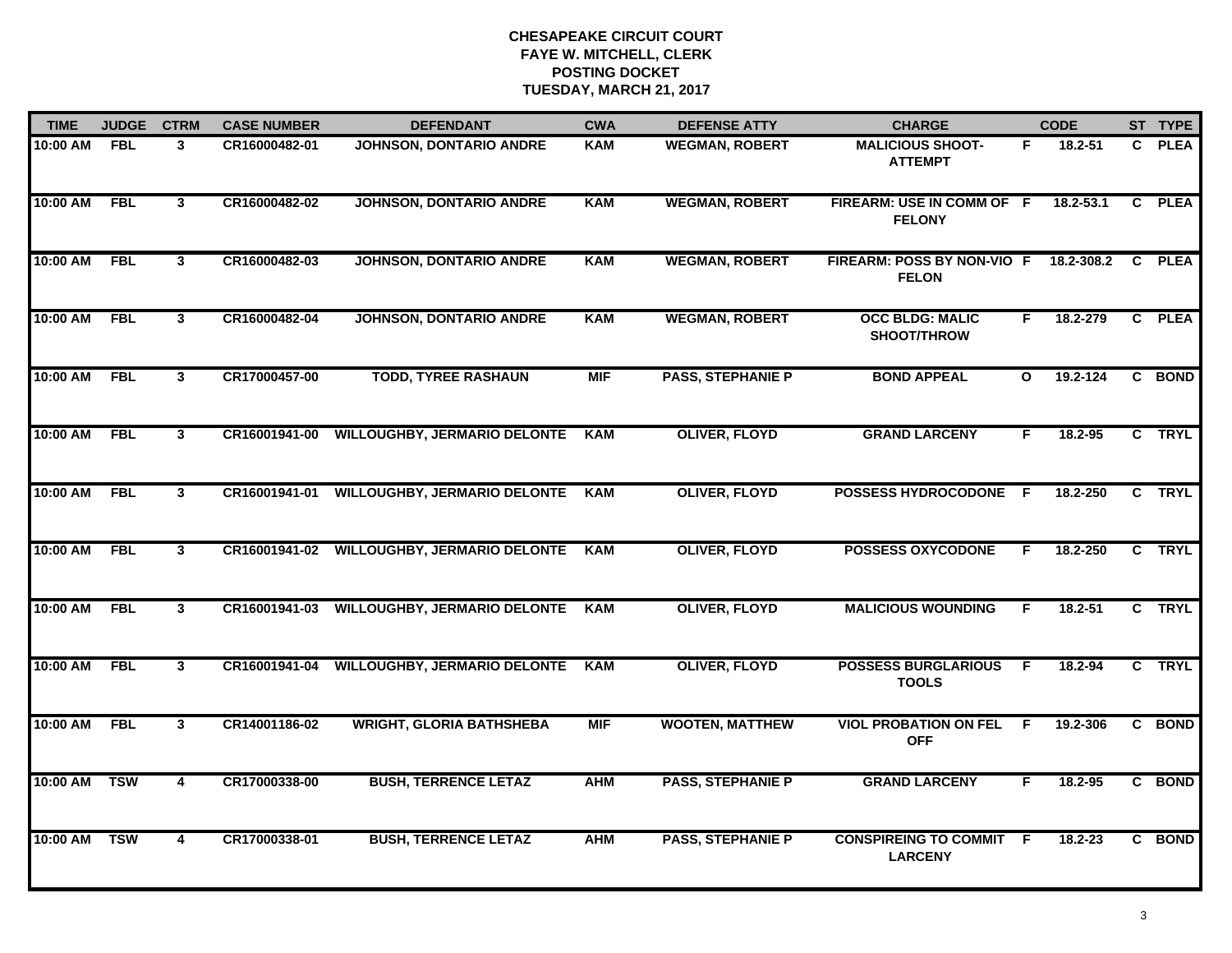| <b>TIME</b>  | <b>JUDGE</b> | <b>CTRM</b>    | <b>CASE NUMBER</b> | <b>DEFENDANT</b>                | <b>CWA</b> | <b>DEFENSE ATTY</b>       | <b>CHARGE</b>                                         |              | <b>CODE</b> |    | ST TYPE       |
|--------------|--------------|----------------|--------------------|---------------------------------|------------|---------------------------|-------------------------------------------------------|--------------|-------------|----|---------------|
| 10:00 AM     | <b>TSW</b>   | 4              | CR17000338-02      | <b>BUSH, TERRENCE LETAZ</b>     | <b>AHM</b> | <b>PASS, STEPHANIE P</b>  | <b>POSSESS COCAINE</b>                                | F.           | 18.2-250    |    | C BOND        |
| 10:00 AM     | <b>TSW</b>   | $\overline{4}$ | CR17000338-03      | <b>BUSH, TERRENCE LETAZ</b>     | <b>AHM</b> | <b>PASS, STEPHANIE P</b>  | <b>OBTAIN MONEY BY FALSE M</b>                        |              | 18.2-178    |    | C BOND        |
| 10:00 AM     | <b>TSW</b>   | $\overline{4}$ | CR17000338-04      | <b>BUSH, TERRENCE LETAZ</b>     | <b>AHM</b> | <b>PASS, STEPHANIE P</b>  | <b>FALSE ID TO LAW OFFICER M</b>                      |              | 19.2-82.1   |    | C BOND        |
| 10:00 AM     | <b>TSW</b>   | 4              | CR17000338-05      | <b>BUSH, TERRENCE LETAZ</b>     | <b>AHM</b> | <b>PASS, STEPHANIE P</b>  | ID THEFT USED TO AVOID M 18.2-186.3<br><b>ARREST</b>  |              |             |    | C BOND        |
| 10:00 AM     | <b>TSW</b>   | 4              | CR17000338-06      | <b>BUSH, TERRENCE LETAZ</b>     | <b>AHM</b> | <b>PASS, STEPHANIE P</b>  | STOLEN PROPERTY W/INT F 18.2-108.01<br><b>TO SELL</b> |              |             |    | C BOND        |
| 10:00 AM TSW |              | 4              | CR17000522-00      | <b>COOPER, JAMES</b>            | <b>PLS</b> | <b>FLANDERS, JOSHUA B</b> | <b>BOND APPEAL</b>                                    | $\mathbf{o}$ | 19.2-124    |    | C BOND        |
| 10:00 AM TSW |              | $\overline{4}$ | CR04003110-01      | FORD, JERRY FRANKLIN; JR        | <b>PLS</b> | <b>PASS, STEPHANIE P</b>  | <b>VIOL PROBATION ON FEL</b><br><b>OFF</b>            | - F          | 19.2-306    |    | C BOND        |
| 10:00 AM     | <b>TSW</b>   | $\overline{4}$ | CR06003803-01      | <b>FORD, JERRY FRANKLIN; JR</b> | <b>PLS</b> | <b>PASS, STEPHANIE P</b>  | <b>VIOL PROBATION ON FEL</b><br><b>OFF</b>            | F.           | 19.2-306    |    | C BOND        |
| 10:00 AM     | <b>TSW</b>   | 4              | CR14000091-02      | FORD, JERRY FRANKLIN; JR        | <b>PLS</b> | <b>PASS, STEPHANIE P</b>  | <b>VIOL PROBATION ON FEL</b><br><b>OFF</b>            | E            | 19.2-306    |    | C BOND        |
| 10:00 AM     | <b>TSW</b>   | 4              | CR16002039-00      | <b>GORHAM, JOE SPENCER</b>      | <b>ASA</b> |                           | <b>POSSESS HEROIN</b>                                 | F.           | 18.2-250    |    | <b>B</b> TRYL |
| 10:00 AM TSW |              | 4              | CR16000713-00      | <b>HASKETT, DENISE TAYLOR</b>   | <b>ASA</b> | Buyrn, Richard L          | <b>SHOW CAUSE: FTA AS</b><br><b>WITNESS</b>           | М            | 18.2-456    |    | <b>B</b> TRYL |
| 10:00 AM TSW |              | $\overline{4}$ | CR16000714-00      | <b>HASKETT, DENISE TAYLOR</b>   | <b>ASA</b> | <b>Buyrn, Richard L</b>   | <b>SHOW CAUSE: FTA AS</b><br><b>WITNESS</b>           | М            | 18.2-456    |    | <b>B</b> TRYL |
| 10:00 AM     | TSW          | $\overline{4}$ | CR17000358-00      | <b>LYONS, DESTINEY TIARRA</b>   | <b>PLS</b> | <b>FOSTIE, AARON</b>      | ELUDE/DIS POLICE-FELONY F                             |              | 46.2-817B   | C. | МОТ           |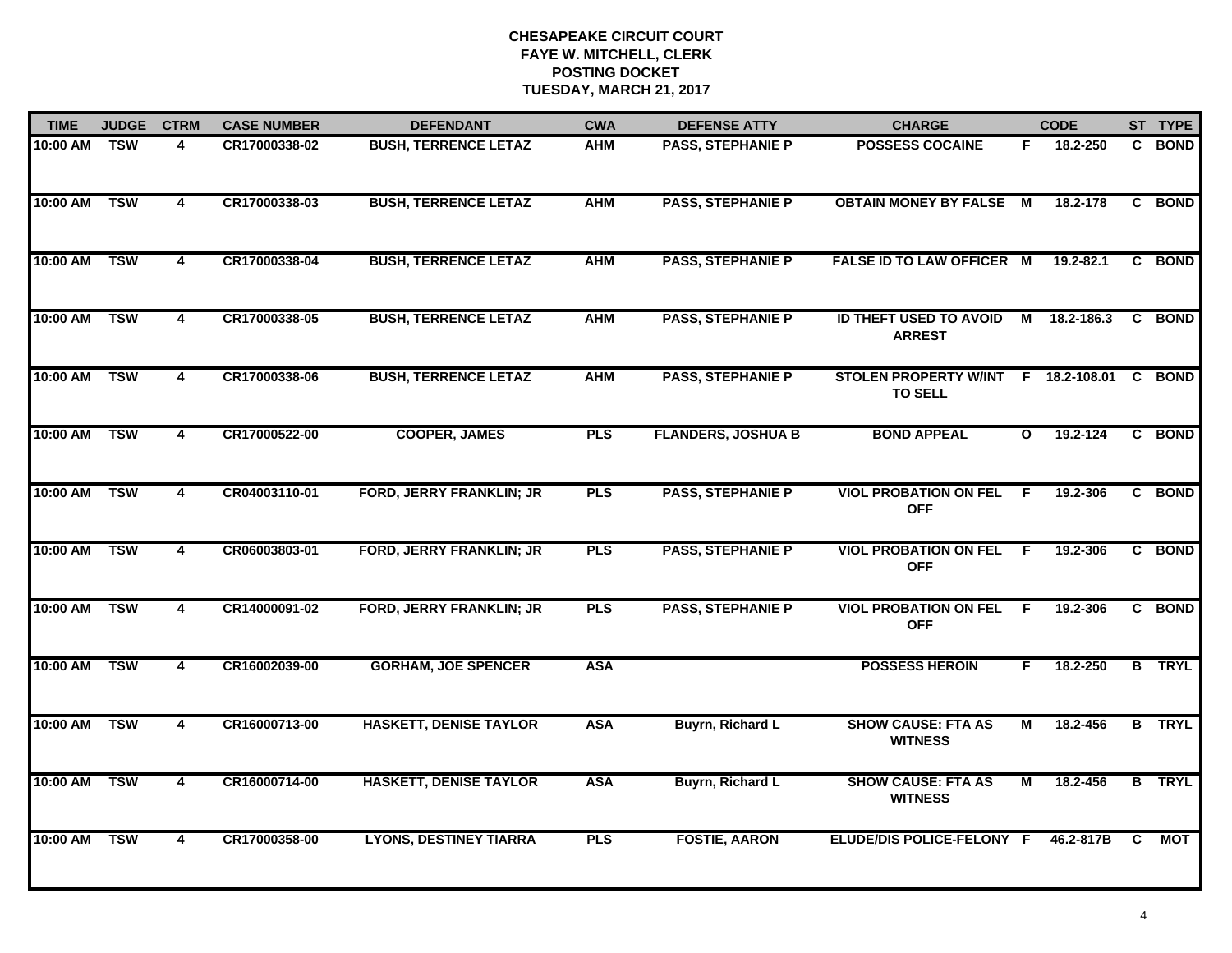| <b>TIME</b>   | <b>JUDGE</b> | <b>CTRM</b>    | <b>CASE NUMBER</b> | <b>DEFENDANT</b>                 | <b>CWA</b> | <b>DEFENSE ATTY</b>            | <b>CHARGE</b>                                   |              | <b>CODE</b>    |          | ST TYPE       |
|---------------|--------------|----------------|--------------------|----------------------------------|------------|--------------------------------|-------------------------------------------------|--------------|----------------|----------|---------------|
| 10:00 AM      | <b>TSW</b>   | 4              | CR17000216-00      | <b>NEATHERY, TEDDY CONRAD</b>    | BW         | <b>TAYLOR, MATTHEW T; SR</b>   | <b>GRAND LARCENY</b>                            | F.           | 18.2-95        |          | <b>B</b> TRYL |
| 10:00 AM      | <b>TSW</b>   | 4              | CR16001701-01      | <b>RAINEY, LENOIR D</b>          | <b>ASA</b> | Fasanaro, Michael F.; Jr.      | <b>DUI (ACC)</b>                                |              | M A.18.2-266   | <b>S</b> | <b>PLEA</b>   |
| 10:00 AM      | <b>TSW</b>   | 4              | CR16001701-00      | <b>RAINEY, LENOIR DESHENE</b>    | <b>ASA</b> | <b>FASANARO, MICHAEL F; JR</b> | <b>ELUDE</b>                                    | F.           | 46.2-817B      |          | <b>B</b> PLEA |
| 10:00 AM      | <b>TSW</b>   | 4              | CR17000013-00      | <b>WILSON, MATTHEW ALEXANDER</b> | <b>ASA</b> | Kozak, Warren D.               | <b>PWID MARIJAUNA</b>                           | F.           | 18.2-248.1     | B        | <b>PLEA</b>   |
| 10:00 AM      | <b>TSW</b>   | $\overline{4}$ | CR17000013-01      | <b>WILSON, MATTHEW ALEXANDER</b> | <b>ASA</b> | Kozak, Warren D.               | SELL/PROVIDE RESALE SCH F<br>I/ II              |              | 18.2-248       | B        | <b>PLEA</b>   |
| 10:00 AM      | TSW          | 4              | CR17000013-02      | <b>WILSON, MATTHEW ALEXANDER</b> | <b>ASA</b> | Kozak, Warren D.               | <b>DWI: 1ST OFFENSE</b>                         | М            | 18.2-266       |          | <b>B</b> PLEA |
| 10:00 AM      | <b>TSW</b>   | $\overline{4}$ | CR17000013-03      | <b>WILSON, MATTHEW ALEXANDER</b> | <b>ASA</b> | Kozak, Warren D.               | <b>PWID MARIJUANA</b>                           |              | $F$ 18.2-248.1 |          | C PLEA        |
| 10:00 AM      | <b>TSW</b>   | 4              | CR17000013-04      | <b>WILSON, MATTHEW ALEXANDER</b> | <b>ASA</b> | Kozak, Warren D.               | <b>DISTR URINE, DEFRAUD</b><br><b>SCREENING</b> |              | M 18.2-251.4   |          | C PLEA        |
| 10:00 AM      | <b>TSW</b>   | 4              | CR17000458-00      | <b>WOODARD, KEVIN LEE</b>        | <b>ASA</b> | <b>PASS, STEPHANIE P</b>       | <b>BOND APPEAL</b>                              | $\mathbf{o}$ | 19.2-124       |          | C BOND        |
| 10:00 AM MATA |              | $5^{\circ}$    | CR14002124-03      | <b>HUNT, FRANCHUN DEON</b>       | <b>AEP</b> | <b>SHANNON, KRISTEN M</b>      | <b>PWID HEROIN 2ND</b>                          | F            | 18.2-248       |          | C TRYL        |
| 10:00 AM MATA |              | $\overline{5}$ | CR14002124-04      | <b>HUNT, FRANCHUN DEON</b>       | <b>AEP</b> | <b>SHANNON, KRISTEN M</b>      | <b>DISTRB SCH I/ II 2ND OFF</b>                 | -F.          | 18.2-248       |          | C TRYL        |
| 10:00 AM      | <b>MATA</b>  | 5              | CR14002124-05      | <b>HUNT, FRANCHUN DEON</b>       | <b>AEP</b> | <b>SHANNON, KRISTEN M</b>      | <b>DISTRB SCH I/ II 2ND OFF</b>                 | F.           | 18.2-248       |          | C TRYL        |
| 10:00 AM      | <b>MATA</b>  | 5              | CR14002124-06      | <b>HUNT, FRANCHUN DEON</b>       | <b>AEP</b> | <b>SHANNON, KRISTEN M</b>      | <b>DISTRB SCH I/ II 2ND OFF</b>                 | F.           | 18.2-248       | C.       | <b>TRYL</b>   |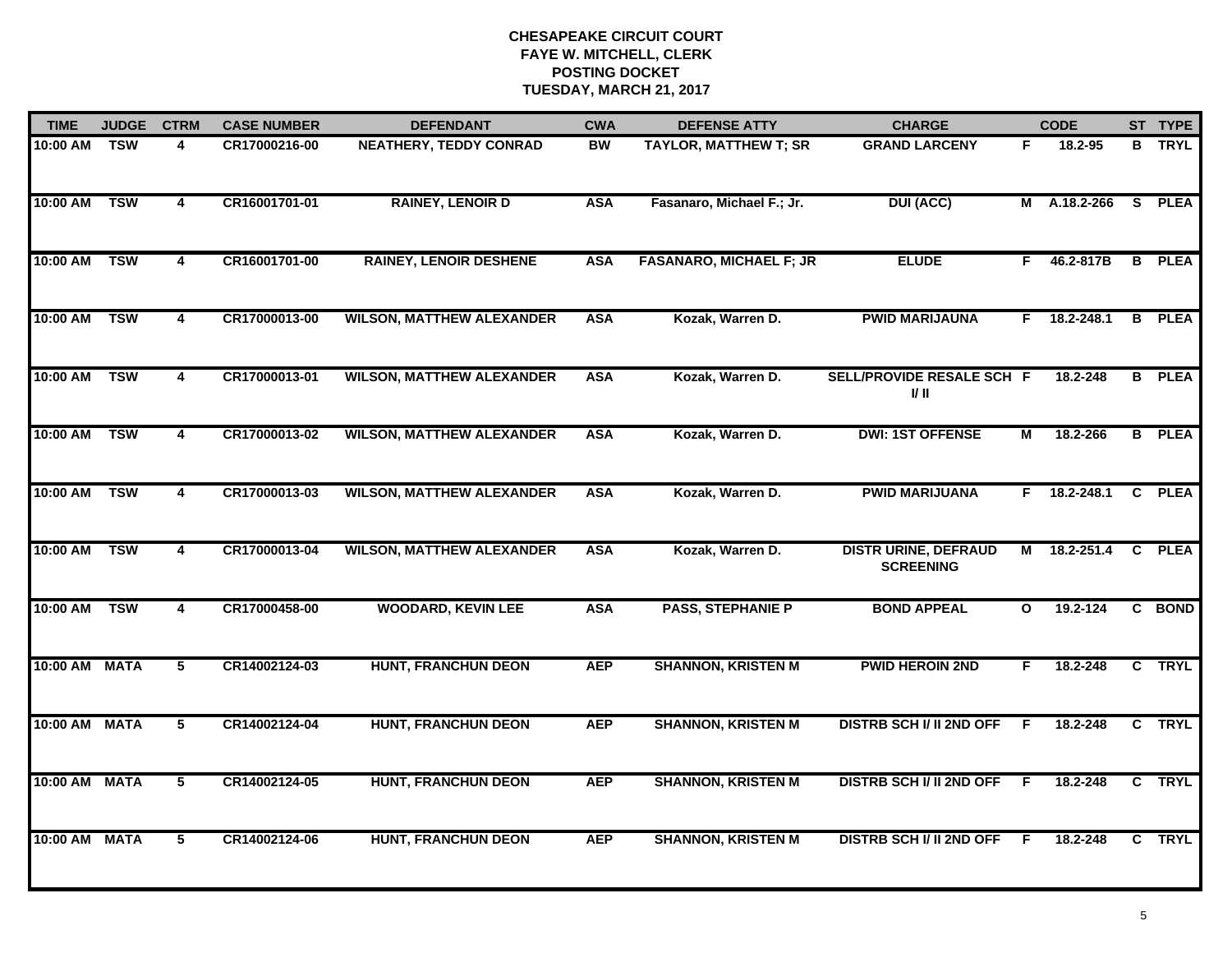| <b>TIME</b> | <b>JUDGE</b> | <b>CTRN</b> | <b>CASE NUMBER</b> | <b>DEFENDANT</b>         | <b>CWA</b> | <b>DEFENSE ATTY</b>       | <b>CHARGE</b> | <b>CODE</b>    | SТ | <b>TYPE</b> |
|-------------|--------------|-------------|--------------------|--------------------------|------------|---------------------------|---------------|----------------|----|-------------|
| 10:00 AM    | <b>MATA</b>  |             | CR17000197-00      | <b>WEBB. KEVIN WAYNE</b> | <b>AWW</b> | <b>BRAGG, L DICKERSON</b> | <b>DUI3RD</b> | $C.18.2 - 266$ |    | <b>PLEA</b> |
|             |              |             |                    |                          |            |                           |               |                |    |             |